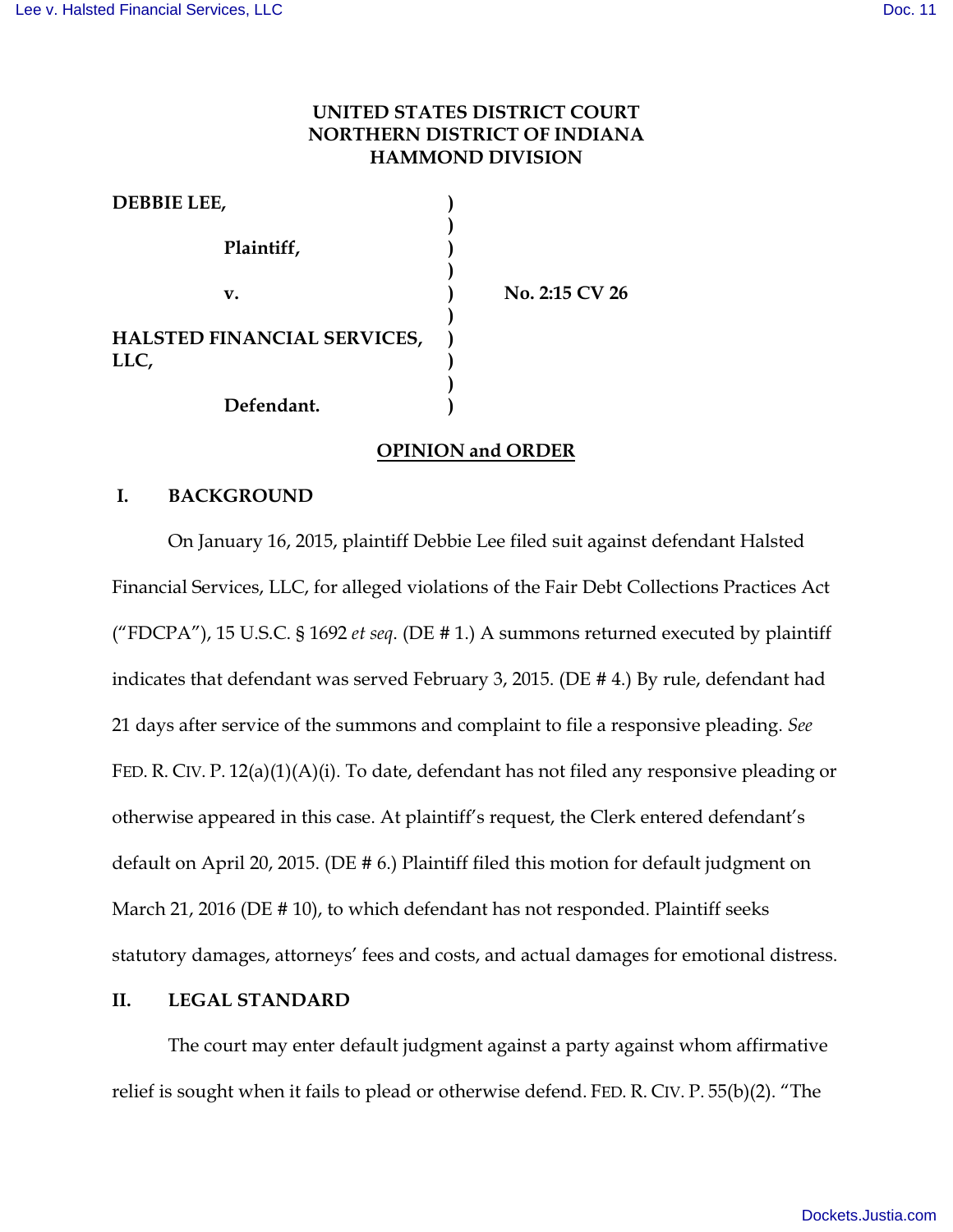grant or denial of a motion for the entry of a default judgment lies within the sound discretion of the trial court . . . ." *Dundee Cement Co. v. Howard Pipe & Concrete Prods. Inc.,* 722 F.2d 1319, 1322 (7th Cir. 1983). If the court determines that the defendant is in default, all well-pleaded allegations of the complaint, except those relating to the amount of damages, will be taken as true. *Black v. Lane,* 22 F.3d 1395, 1399 (7th Cir. 1994). The court may hold a hearing or conduct an investigation to determine the amount of damages, FED. R. CIV. P. 55(b)(2), however, no investigation is needed if "the amount claimed is liquidated or capable of ascertainment from definite figures contained in the documentary evidence or in detailed affidavits." *Dundee Cement Co.*, 722 F.2d at 1323.

#### **III. FACTS**

Based on defendant's default, the court takes the allegations in the complaint as true. Plaintiff's affidavit, submitted with this motion, further establishes the veracity of the allegations made in her complaint.

On or about July 25, 2014, an employee, agent, or other representative of defendant, who identified himself as "Mr. Bell," telephoned plaintiff in an attempt to collect an alleged debt.<sup>1</sup> (DE # 10-2 ¶ 5.) Plaintiff informed Mr. Bell that she was represented by a law firm with respect to the alleged debt. (*Id*.) She also provided her attorney's contact information. (*Id*.) Defendant then placed additional telephone calls to plaintiff, attempting to collect the alleged debt, on or about July 26, 28, and 29, 2014. (*Id*.

 $<sup>1</sup>$  Plaintiff alleges, in the complaint, that this alleged debt is a "debt" within the</sup> meaning of 15 U.S.C. § 1692a(5). (DE # 1 ¶ 7.)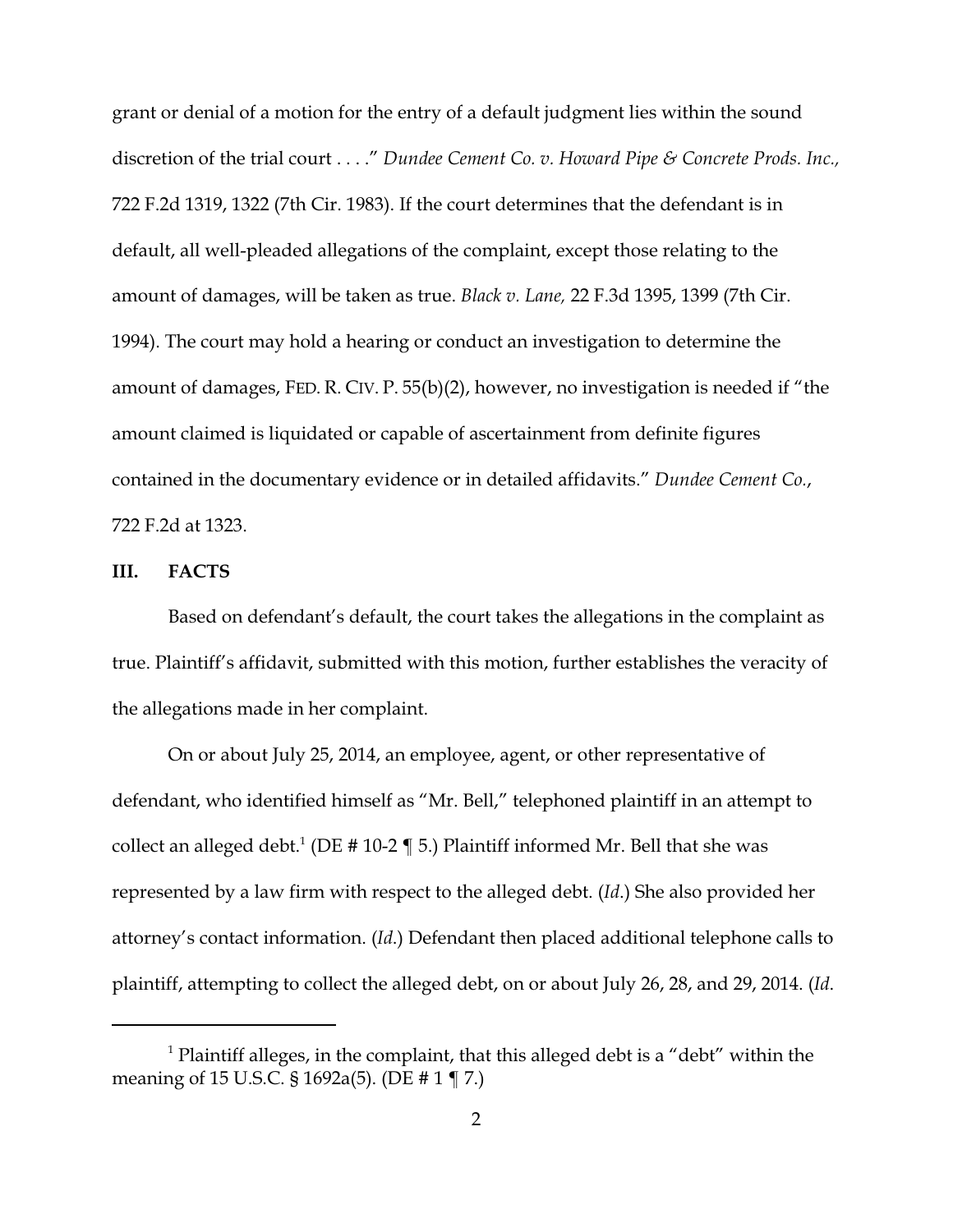¶ 6.) During at least one of those additional calls, plaintiff spoke with Mr. Bell and reminded him that she was represented by a law firm with respect to the alleged debt. (*Id*. ¶ 7.)

Plaintiff also alleges that she has a history of severe anxiety. (*Id*. ¶ 8.) She says she "suffered from anxiety attacks" as a result of defendant's telephone calls. (*Id*. ¶ 9.)

### **IV. LEGAL CONCLUSIONS**

The court has subject matter jurisdiction under 15 U.S.C. § 1692k(d) and 28 U.S.C. § 1331 and venue is proper under 28 U.S.C. § 1391(b)(2). Personal jurisdiction is established over defendant due to defendant's minimum contacts with Indiana (defendant called plaintiff in Indiana, on multiple occasions, to collect the alleged debt).

Plaintiff's complaint alleges three violations of the FDCPA. First, plaintiff contends defendant violated 15 U.S.C. § 1692c(a)(2) which states that "a debt collector may not communicate with a consumer in connection with the collection of any debt . . . if the debt collector knows the consumer is represented by an attorney with respect to such debt and has knowledge of, or can readily ascertain, such attorney's name and address." When plaintiff was called by defendant on July 25, 2014, she informed Mr. Bell (and therefore, defendant) that she was represented by an attorney with respect to the alleged debt and provided the attorney's contact information. Accordingly, defendant had knowledge of the attorney representation when it called plaintiff multiple times after July 25. Mr. Bell, in particular, placed one of the later calls despite having direct knowledge that plaintiff was represented by counsel. Therefore, the court finds defendant violated § 1692c(a)(2) of the FDCPA.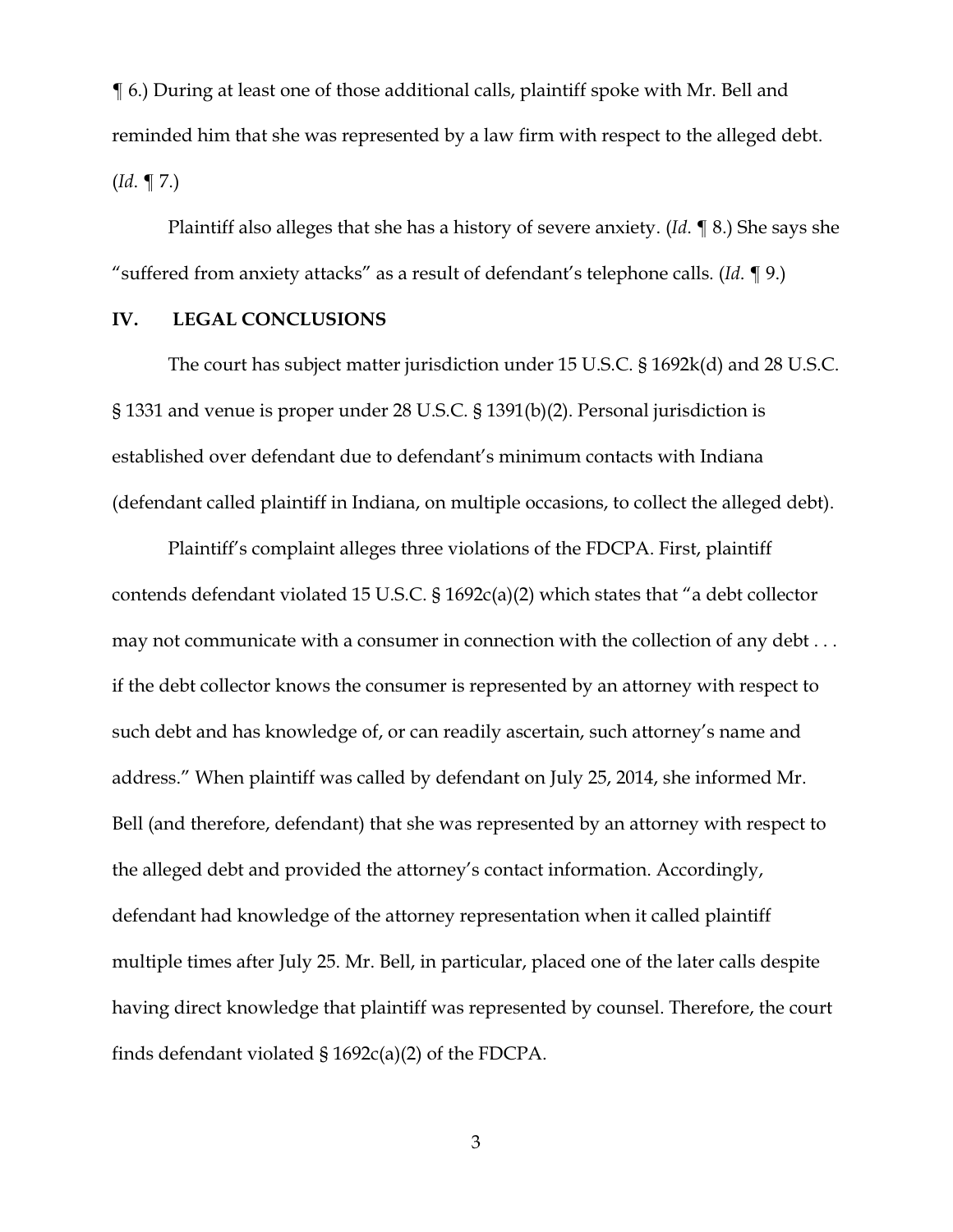Second, plaintiff alleges that defendant violated 15 U.S.C. § 1692d. Section 1692d provides that a debt collector may not engage in any conduct the natural consequence of which is to harass, oppress, or abuse any person in connection with the collection of a debt. Plaintiff provides no further explanation as to the manner in which she believes defendant's conduct violated this section of the FDCPA, and she does not allege facts suggesting that the natural consequence of defendant's calls would be to harass, oppress, or abuse plaintiff. Defendant provides no evidence or allegations that defendant's operatives stated anything in the telephone calls aside from their intentions to collect a debt. Such statements on their own do not indicate harassment, oppression, or abuse.

Section 1692d, itself, contains a non-exhaustive list of six actions which violate the section. The only relevant item is number (5) which provides that it is a violation when an individual acts by "causing a telephone to ring or engaging any person in telephone conversation repeatedly or continuously with intent to annoy, abuse, or harass any person at the called number." § 1692d(5). Courts have generally found intent in two types of situations: (1) where the plaintiff has shown that he asked the defendant to stop calling or has informed the defendant that it has the wrong number; and (2) where the volume and pattern of the calls may themselves evidence intent. *Hendricks v. CBE Group, Inc.*, 891 F. Supp. 2d 892, 896 (N.D. Ill. 2012) (collecting cases).

Although plaintiff alleges that she told defendant she was represented by an attorney, she does not allege that she told defendant not to call back or that a wrong number was dialed. Next, regarding the volume and pattern of the calls, plaintiff does not identify the exact number of telephone calls that she received from defendant. She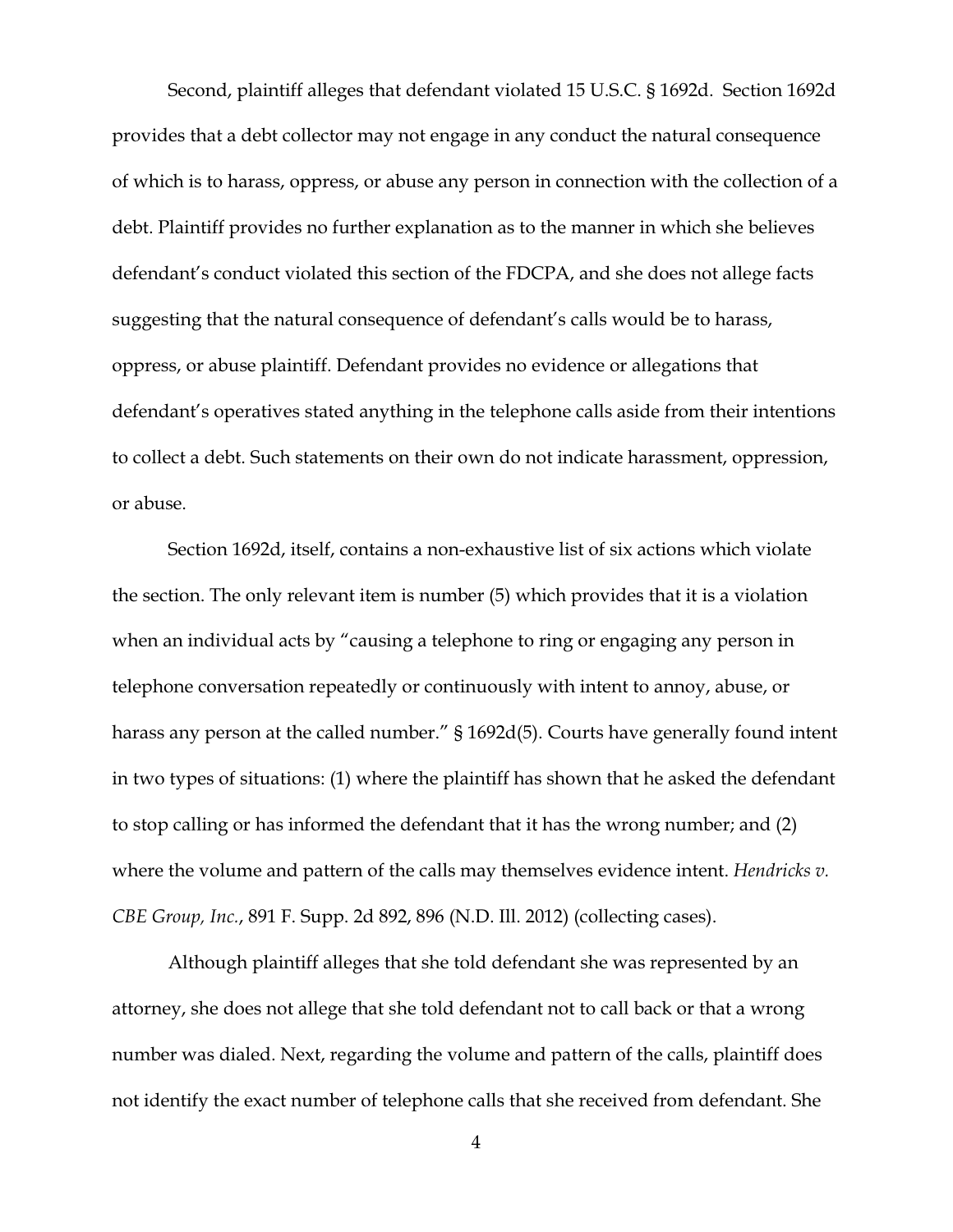asserts only that she received "additional telephone calls" "on or about July 26, 28, and 29, 2014." (DE # 10-2 ¶ 6.) Thus, the court cannot determine if any more than four total calls were placed. A total of four telephone calls (placed once per day over a time span of only a few days) would not, on its own, demonstrate an intent to annoy, abuse, or harass. Accordingly, the court rejects plaintiff's contention that defendant violated 15 U.S.C. § 1692d.

Third, plaintiff asserts that defendant violated 15 U.S.C. § 1692f, which prohibits debt collectors from using unfair or unconscionable means to collect or attempt to collect any debt. Besides her general allegation, plaintiff provides no further explanation as to how she believes defendant's conduct was unfair or unconscionable. Similar to § 1692d, § 1692f contains a non-exhaustive list of actions which violate this section. However, plaintiff alleges no facts which indicate that any of defendant's actions were at all similar to those enumerated in § 1692f.

The court finds that plaintiff alleges no actions on the part of defendant that amount to any unfair or unconscionable means of attempting to collect a debt. Accordingly, the court rejects plaintiff's contention that a violation of 15 U.S.C. § 1692f occurred in this case.

### **V. DAMAGES & FEES**

A court may award an aggrieved FDCPA plaintiff "statutory" damages, not to exceed \$1,000. 15 U.S.C. § 1692k(a)(2)(A). The court should consider "the frequency and persistence of noncompliance by the debt collector, the nature of such noncompliance, and the extent to which such noncompliance was intentional." 15 U.S.C. § 1692k(b)(1).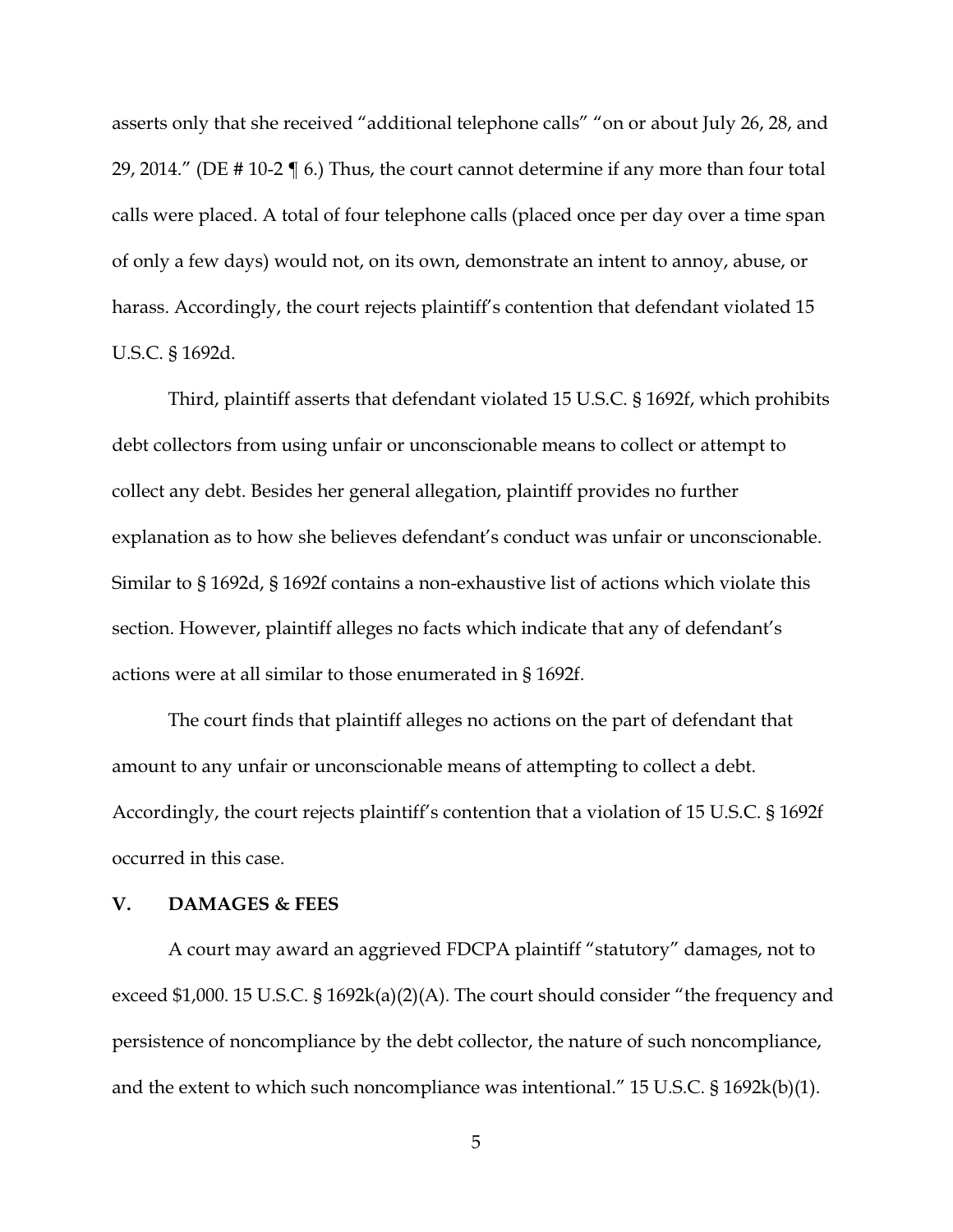Defendant violated § 1692c(a)(2) on at least three occasions: each time it intentionally telephoned plaintiff after learning that she was represented by counsel. Instances of repeated violations have been found to justify awards of \$1,000, the maximum permitted under the statute. *See, e.g., Crass v. Marval & Assocs. LLC,* No. 10C0058, 2010 WL 2104174, at \*1 (E.D. Wis. 2010) (awarding \$1,000 in statutory damages on default judgment; defendant contacted plaintiff and plaintiff's son multiple times in violation of the FDCPA). Given that the violation in the case at hand was in fact a repeated violation, the court finds that an award of \$1,000.00 in statutory damages is appropriate.

A debt collector who violates the FDCPA is also liable for actual damages sustained. 15 U.S.C. § 1692k(a)(1). FDCPA actual damages encompass damages for emotional distress. *Minnifield v. Johnson & Freedman, LLC,* 448 Fed. App'x. 914, 917 (11th Cir. 2011); *Johnson v. Eaton,* 80 F.3d 148, 152 (5th Cir. 1996); *Ford v. Consigned Debts & Collections, Inc.,* No. 09–3102, 2010 WL 5392643, at \*5 (D.N.J. Dec. 21, 2010) (collecting cases).

In this case, plaintiff's only evidence of her emotional damages are the statements made in her affidavit that she has "a history of severe anxiety" and that as a result of defendant's telephone calls, she "suffered from anxiety attacks." (DE # 10-2 ¶¶ 8-9.) Plaintiff also asserts that she has "sustained actual damages of not less than \$5,000.00 as a result of the stress, aggravation, emotional distress and mental anguish that [d]efendant has caused [her] by constantly calling to collect the alleged debt." (*Id*. ¶ 10.) However, "when the injured party's own testimony is the only proof of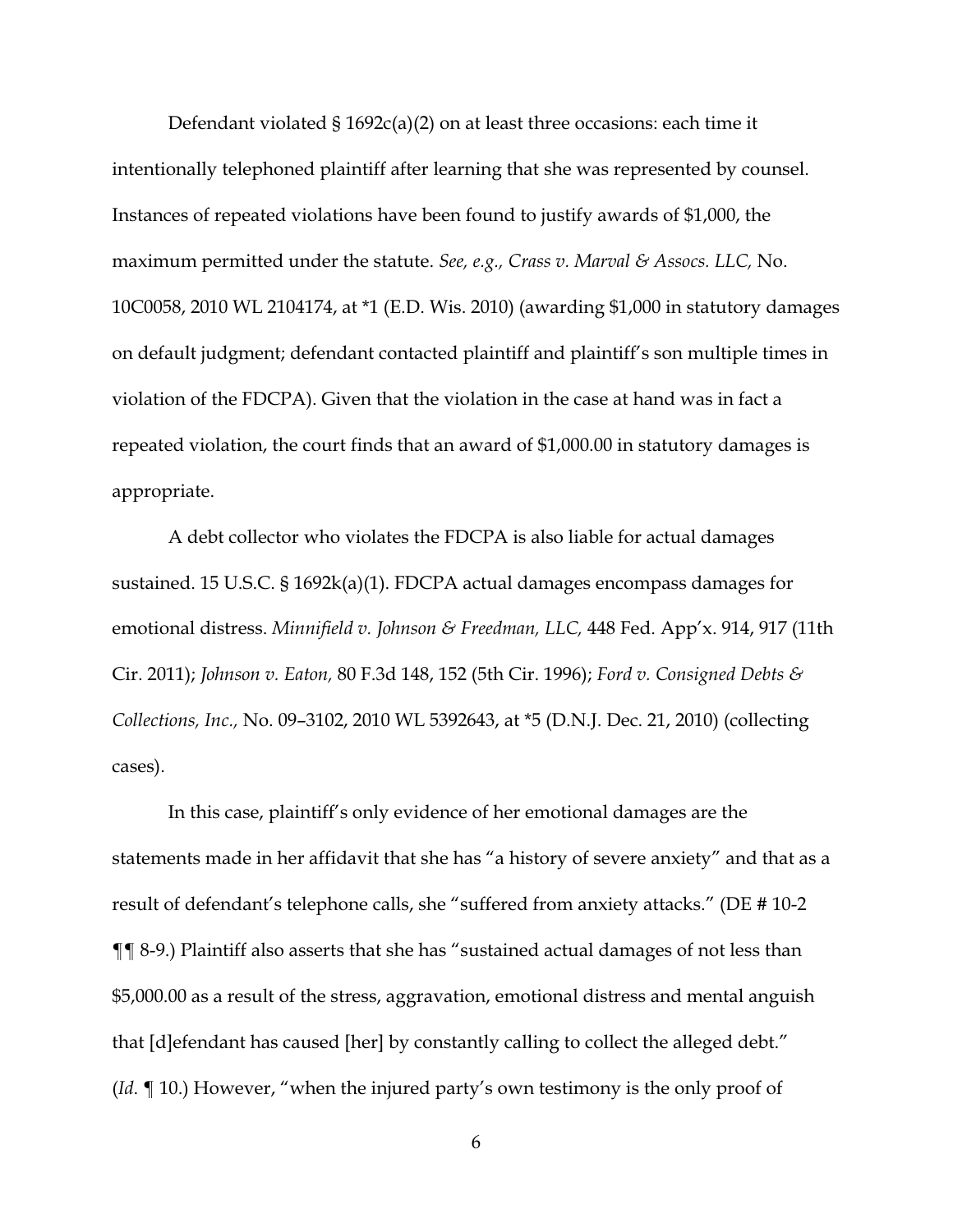emotional damages, [she] must explain the circumstances of [her] injury in reasonable detail; [she] cannot rely on mere conclusory statements." *Denius v. Dunlap*, 330 F.3d 919, 929 (7th Cir. 2003).

Plaintiff's conclusory allegations that she suffered from "stress, aggravation, emotional distress, and mental anguish" (DE # 10-2 ¶ 10) are insufficient to establish emotional distress. *See Crass,* 2010 WL 2104174, at \*1. Furthermore, plaintiff's statement that she "suffered from anxiety attacks" is not detailed enough (no description of the exact date, length and severity of these attacks or how many attacks plaintiff endured) to support an award of emotional damages.

Furthermore, plaintiff completely lacks any outside evidence, such as a report from a treating physician, to corroborate her claims of specific anxiety attacks and her history of severe anxiety. *See Richardson v. Check Sys. Recovery, LLC*, No. 2:12-CV-106, 2012 WL 6049703, at \*3 (N.D. Ind. Dec. 5, 2012) (denying emotional damages on a motion for default judgment, based in part on the lack of a report from a treating physician). The Seventh Circuit has held that a plaintiff's bare allegations, on their own, are not sufficient proof of emotional damages "unless the facts underlying the case are so inherently degrading that it would be reasonable to infer that a person would suffer emotional distress from the defendant's action." *Denius,* 330 F.3d at 929.

Based on the facts as alleged in this case, defendant's conduct only consisted of calling plaintiff four times and attempting to collect a debt. The court has no evidence of any other statements or behavior of defendant. Considering the evidence, the court finds it is not reasonable to infer that a person would suffer emotional distress based on